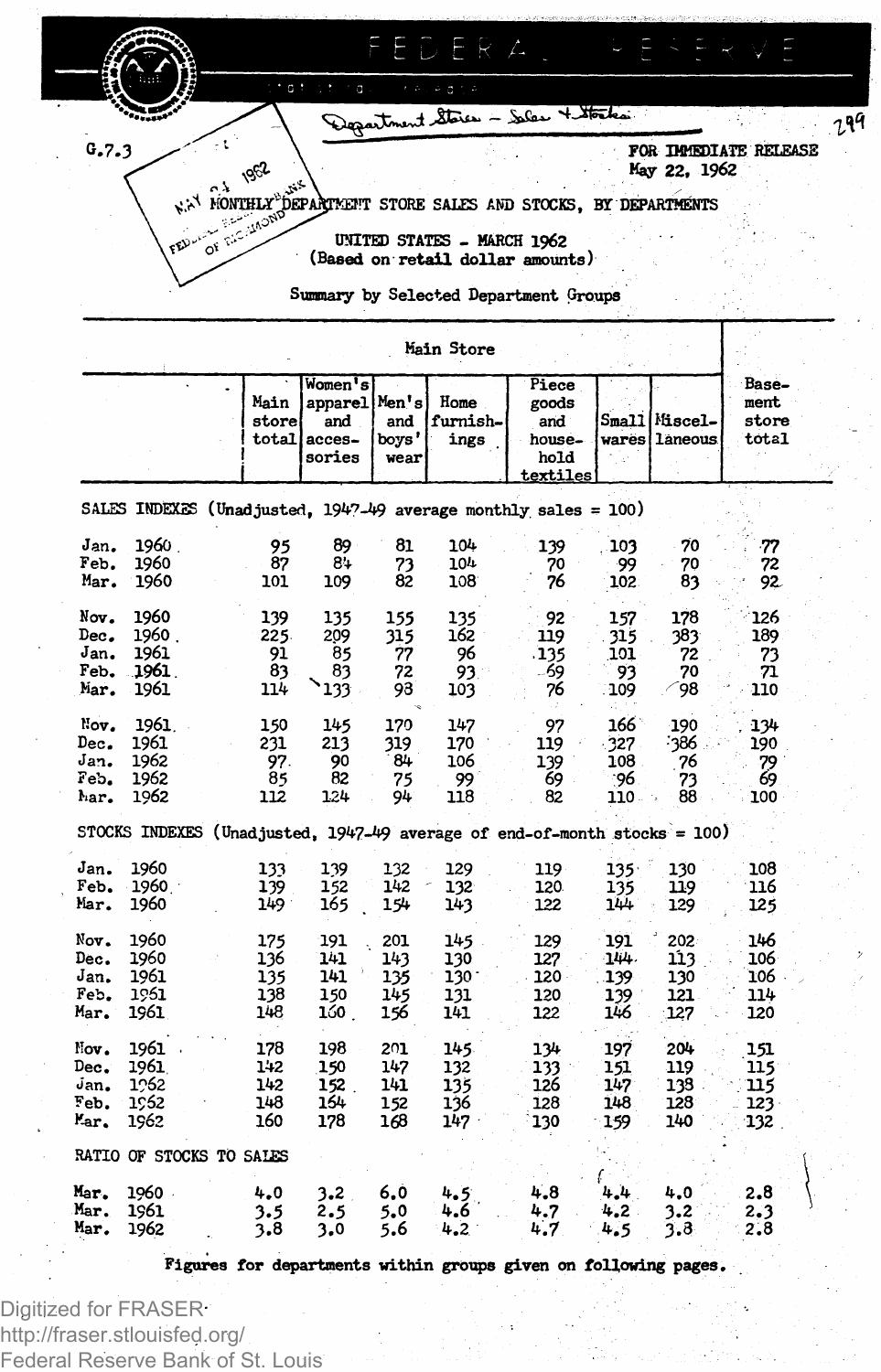# MONTHLY DEPARTMENT STORE SALES AND STOCKS, BY DEPARTMENTS

## UNITED STATES - MARCH 1962

|                                  | Percentage change from<br>corresponding period<br>a year ago |                 |                   | Ratio of<br>stocks to           | Unad justed<br>indexes |        |
|----------------------------------|--------------------------------------------------------------|-----------------|-------------------|---------------------------------|------------------------|--------|
| Department                       | Sales during<br>period                                       |                 | Stocks<br>(end of | sales 1/                        | (1947-49<br>av.=1002/) |        |
|                                  | Mar.                                                         | Jan.-Mar. March | month)            | March<br>1962 1961 Sales Stocke |                        | March  |
| GRAND TOTAL-entire store         | - 2                                                          | $+2$            | $+8$              | $3.6 \quad 3.3$                 |                        |        |
| MAIN STORE TOTAL                 | - 1                                                          | + 3             | + 8               | 3.8<br>3.5                      | 112                    | 160    |
| PIECE GOODS, HOUSEHOLD TEXTILES  | $+7$                                                         | $+3$            | $+7$              | 4.7<br>4.7                      | 82                     | 130    |
| Piece goods                      | - 1                                                          | $-2$            | $+7$              | 3.3<br>3,1                      | 81                     | 97     |
| Silks, velvets, synthetics       |                                                              | - 3             | $+5$              | 2.8<br>3.0                      | 77                     | 84     |
| Woolen yard goods                | $7^{3}_{4}$                                                  | $+2$            | $+14$             | 3.4<br>3.2                      | 60                     | 69     |
| Cotton yard goods                | - 2                                                          | $-3$            | + 6               | 3.3<br>3.1                      | 107                    | 139    |
| Household textiles               | $+13$                                                        | + 6             | $+7$              | 5.5<br>5.9                      | 80                     | 145    |
| Linens and towels                | + 8                                                          | + 5             | + 7               | 5.8<br>5.8                      | 82                     | 137    |
| Domestics--muslins, sheetings    | +22                                                          | 7<br>$\ddot{}$  | + 9               | 5.8<br>5.2                      | 79.                    | 170    |
| Blankets, comforters, spreads    | $+13$                                                        | $+7.$           | + 5               | 5.6<br>6.0                      | 82                     | 141    |
| SMALL VARES                      | o                                                            | + 3             | $+9$              | 4.5<br>4.2                      | 110.                   | 159    |
| Laces, trimmings, embroideries,  |                                                              |                 |                   |                                 |                        |        |
| and ribbons                      | - 5                                                          | - 1             | $+5$              | 4.8 4.3                         | 95                     | 154    |
| Notions                          | + 1                                                          | $+2$            | + 5               | 4.3<br>4.4                      | 106                    | 172    |
| Toilet articles, drug sundries   | $+5$                                                         | + 5             | +11               | 3.9<br>3.7 <sub>1</sub>         | 135                    | 159    |
| Silverware and jewelry           | - 8                                                          | ٥               | $+10$             | 6.3<br>5.2                      | 91                     | 171    |
| Silverware and clocks            | + 6                                                          | +13             | + 9               | 8.1<br>8.3                      | 80                     | 178    |
| Costume jewelry                  | $-18$                                                        | -11             | $+14$             | 4.12.9                          | 100                    | 173    |
| Fine jewelry and watches         | $+12$                                                        | +15             | + 8               | 10.3 10.7                       | 99.                    | 172    |
| Art needlework                   | $+22$                                                        | $+15$           | $+5$              | 4.3<br>5.0                      | $100$ :                | $-119$ |
| Books and stationery             | 0                                                            | $+4$            | $+7$              | 4.0<br>$3 - 7$                  | 111                    | 162    |
| Books and magazines.             | $+5$                                                         | $+7$            | $+8$              | 3.1<br>3.0                      | 133                    | 160    |
| Stationery                       | 4                                                            | $+1$            | + 7               | 4.6<br>4.2                      | 99.                    | 160    |
| WOMEN'S APPAREL AND ACCESSORIES  | - 7                                                          | - 1             | +11               | 2.5<br>3.0                      | 124                    | 178    |
| Women's accessories              | $-10$                                                        | - 3             | $+10$             | 3.1<br>3.8                      | 114                    | 18C    |
| Neckwear and scarfs              | - 6                                                          | - 1             | + 7               | 2,7<br>3.0                      | 112                    | 182    |
| Handkerchiefs                    | -17                                                          | - 9             | + 6               | $5.2 + 0.0$                     | 39                     | 65     |
| Millinery                        | $-30$                                                        | $-21$           | $+29$             | 1.1<br>0.6                      | 129                    | 141    |
| Momen's and children's gloves    | -26 :                                                        | - 7             | +38               | 4.6<br>2.5                      | 99                     | 132    |
| Corsets and brassieres           | $+4.1$                                                       | $+5$            | +10               | 3.2<br>3.4                      | 168                    | 2EC    |
| Women's, children's hosiery      | $+3$                                                         | $+4$            | $+10$             | 3.0<br>2.8                      | 92                     | 161    |
| Underwear, slips, and negligees  | $+2$                                                         | $+3$            | $+4$              | 4.0<br>3.9                      | 77                     | 144    |
| Knit underwear                   | $+5$                                                         | + 6             | +6.               | 4.1<br>4.1                      | 102                    | 196    |
| Silk & muslin underwear, slips   | $+1$ .                                                       | $+1$            | + 6               | 4.1<br>4.3                      | 64.                    | 132    |
| Negligees, robes, loung. apparel | $+1$                                                         | $+2$ .          | $+3$              | 2.8<br>2.7                      | 83 .                   | 118    |
| Infants' wear                    | -14                                                          | - 7             | +13               | 3.3<br>2.5                      | 121                    | 166    |
| Handbags, small leather goods    | -17                                                          | - 7             | $+12$             | 3.0<br>2.3                      | 122                    | 191    |
| Women's and children's shoes     | -14                                                          | - 7             | $+8$              | $5 - 4$<br>4.3                  | 146                    | 223    |
| Children's shoes                 | -32                                                          | -19 -           | $+12$             | 5.6<br>3.4                      | 121                    | 227    |
| Momen's shoes                    | - 9                                                          | - 4             | $+7$              | 5.4<br>4.6                      | 153                    | 226    |
| Digitized for FRASER             |                                                              |                 |                   |                                 |                        |        |

Federal Reserve Bank of St. Louis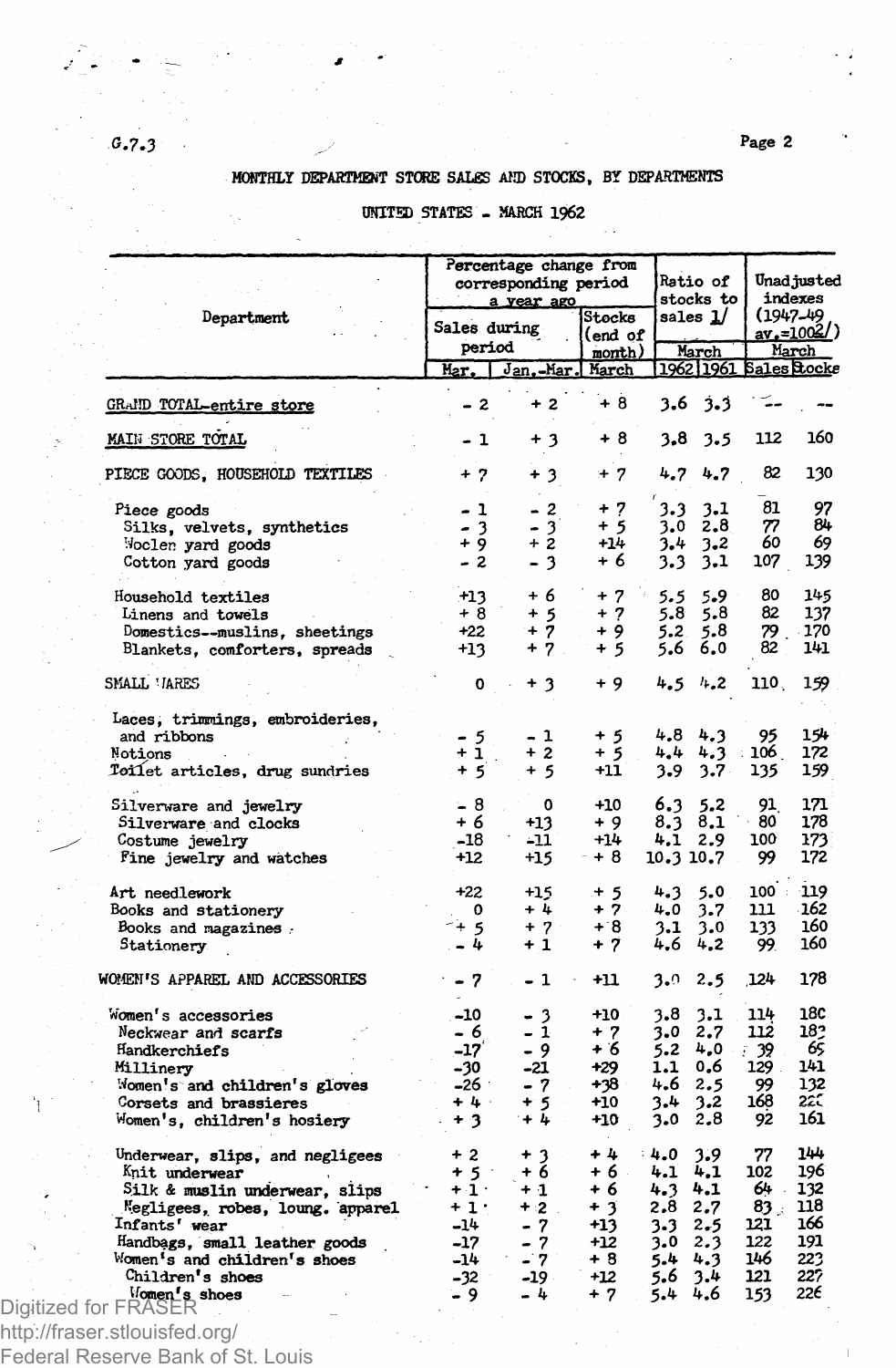باخز

# MONTHLY DEPARTMENT STORE SALES AND STOCKS, BY DEPARTMENTS (Continued)

UNITED STATES - MARCH 1962

|                                                                         | Percentage change from<br>corresponding period<br>a vear ago |              |                      |               | Ratio of      | Unadjusted<br>stocks to indexes |                                   |  |
|-------------------------------------------------------------------------|--------------------------------------------------------------|--------------|----------------------|---------------|---------------|---------------------------------|-----------------------------------|--|
| Department                                                              |                                                              | Bales during | <b>Stocks</b>        |               | sales $1/$    |                                 | (1947-49                          |  |
|                                                                         | period<br>Mar. Jan Mar.                                      |              | end of               |               |               | <u>av.=100 4</u>                |                                   |  |
|                                                                         |                                                              |              | month) March<br>Mar. |               |               |                                 | March<br>1962   1961 Bales Btocks |  |
| WOMEN'S APPAREL, ACCESSORIES (Cont.)                                    |                                                              |              |                      |               |               |                                 |                                   |  |
|                                                                         |                                                              |              |                      |               |               |                                 |                                   |  |
| Women's apparel                                                         | - 4                                                          | 0            | +13.                 | 2.3           | 2.0           | 133                             | 177                               |  |
| Women's, misses' coats and suits                                        | $\frac{1}{1}$                                                | 0            | +16                  | 1.7           | 1.4           | 116                             | 121<br>118                        |  |
| Women's, misses' coats                                                  | -16                                                          | -5<br>÷      | $+12$ :              | 1.5           | $1.4 -$       | 122                             |                                   |  |
| Women's, misses' suits                                                  |                                                              | - 9          | $+24$                | 2.1           | 1.4           | 107                             | 133                               |  |
| Juniors' and girls' wear                                                | $-17$                                                        | $-8$         | $+24$                | 2.3           | 1.5           | 157                             | 212                               |  |
| Juniors' coats, suits, dresses                                          | -14                                                          | - 6          | $+27$                | $1.8 -$       | $1.2^{\circ}$ | 150                             | 192                               |  |
| Girls' wear                                                             | -21                                                          | -11          | $+23.$               | 2.8           |               | $1.8 - 165$                     | 227                               |  |
| Women's and misses' dresses                                             | - 1                                                          | $+1$         | $+12$                | 2.1           | 1.8           | 132                             | 189                               |  |
| Inexpensive dresses                                                     | $-2$                                                         | $+2$         | +12                  | 1.7           | $1.5^{\circ}$ | 137                             | 190                               |  |
| Better dresses                                                          | - 1                                                          | $+1$         | +12                  | 2.6           | 2.3           | 126                             | 188                               |  |
| Blouses, skirts, sportswear                                             | + 9                                                          | + 9.         | $+10.$               | 2.8           | 2.7           | 145                             | 214                               |  |
| Aprons, housedresses, uniforms                                          | $+2$                                                         | 0            | + 4                  | 2.2           | 2.2           | 127                             | 151                               |  |
| Furs                                                                    | -10                                                          | - 5          | $+2$                 | $6.1^{\circ}$ | 5.4           | 78                              | 133                               |  |
| MEN'S AND BOYS' WEAR                                                    | - 5.                                                         | + 2          | $+7$                 | 5.6           | 5.0           | 94                              | 168                               |  |
| Men's clothing                                                          | $+3$                                                         | + 6          | $+2$                 | 6.3           | 6.3           | 99                              | 181                               |  |
| Men's furnishings and hats                                              | $+1$                                                         | $+4$         | $+8$                 | 5.4           | 5.1           | 77                              | 150                               |  |
| Boys' wear                                                              | -20.                                                         | - 8          | $+14$                | 4.5           | 3,1           | 122                             | 170                               |  |
| Men's & boys' shoes, slippers                                           | - 2                                                          | $+2$         | +10                  | 6.8           | 6.0           | 129                             | 200                               |  |
| HOMEFURNISHINGS                                                         | +15                                                          | +11          | + 4                  | 4.2           | 4.6           | 118                             | 147                               |  |
| Furniture and bedding                                                   | +17                                                          | +12          | $+2$                 | 4.0           | 4.6           | 133                             | 148                               |  |
| Mattresses, springs, studio beds                                        | +16                                                          | +11 -        | O                    | 2.1           | 2.4           | 141.                            | 167                               |  |
| Upholstered, other furniture                                            | +20                                                          | +12          | $+2$                 | 4.5           | 5,2           | 134                             | 143                               |  |
| Domestic floor coverings                                                | +16                                                          | +10          | - 1                  | 3.8           | 4,4           | 108                             | 113                               |  |
| Rugs and carpets                                                        | +16                                                          | $+8$         | `2                   | 3.5           | 4.1           | 107                             | 108                               |  |
| Linoleum                                                                | $+18$                                                        | $+10$        | + 8                  | 3.9           | 4.3           | 64                              | 67                                |  |
| Draperies, curtains, upholstery                                         | $+7$                                                         | + 6          | $+2$                 | $4 - 4$       | 4,7           | 109                             | 137                               |  |
| Lamps and shades                                                        | +16                                                          | +10          | $+3$                 | 4,6           | 5.1           | 93                              | 144                               |  |
| China and glassware                                                     | + 8                                                          | $+7$         | $+7$                 | 8.4           | 8.4           | 101                             | 155                               |  |
| Major household appliances                                              | +15                                                          | $+12$        | - 1                  | 2.8           | $3 - 2$       | -81                             | 110                               |  |
| Housewares (incl. small appliances)                                     | $+12$                                                        | + 8          | $+6.$                | 4.3           | 4.5           | $124 -$                         | 167                               |  |
| Gift shop                                                               | $+3$                                                         | $+2$         | +4                   | 7.3           | 7.2           | 103                             | 197                               |  |
|                                                                         |                                                              |              |                      |               |               |                                 |                                   |  |
| Radios, phonographs, television,<br>pianos, records, sheetmusic, instr. | $+31$                                                        | $+22$        | $+17$                | 3.0           | 3.4           | - 193                           | 208                               |  |
|                                                                         | +38                                                          | +25          | +17                  | 2.6           | 3.1           | 182                             | 193                               |  |
| Radios, phonographs, television<br>Records, sheet music, instr.         | +13                                                          | +13          | +20                  | 4.2           | 3.9.          | 179                             | 199                               |  |
|                                                                         |                                                              |              |                      |               |               |                                 |                                   |  |
| MISCELLANEOUS MERCHANDISE DEPTS.                                        | $-10$ .                                                      | - 2          | $+11$                | 3.8           | 3.1           | 88                              | 140                               |  |
| Toys, games, sporting goods, cameras                                    | - 3                                                          | $+2$         | $+9$                 | 6.4.          | 5.8           | 74                              | 19                                |  |
| Toys and games                                                          | -12                                                          | - 4          | $+10$                | 7.0           | 5.6           | 47                              | 135                               |  |
| Sporting goods and cameras                                              | + 7                                                          | + 8          | +∷7∶                 | 5.9           | 5.9           | 116                             | 173                               |  |
| Luggage                                                                 | +13                                                          | + 7          | + 9                  | 5.6           | 5.7           | 82                              | 151                               |  |
| Candy                                                                   | -48                                                          | -22          | +62                  | 2.0           | 0.6           | 110                             | 200                               |  |

Digitized for FRASER http://fraser.stlouisfed.org/

Federal Reserve Bank of St. Louis